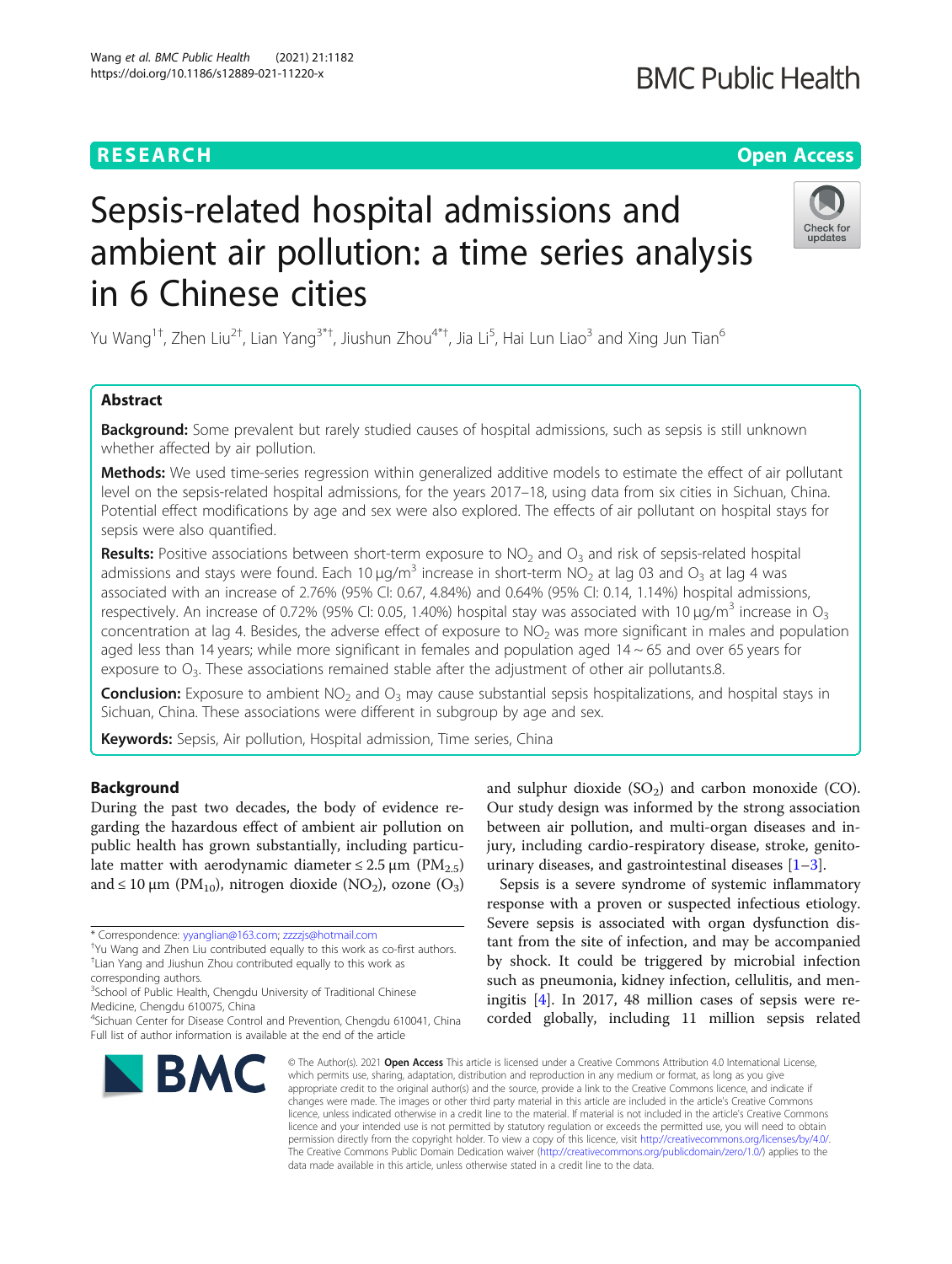<span id="page-1-0"></span>deaths, accounting for 19.7% of all deaths worldwide [\[5](#page-7-0)]. A recent study conducted by Christopher, et al. demonstrated that higher level of  $PM_{2.5}$  may increase the intensive care unit (ICU) mortality in patients with sepsis  $[6]$  $[6]$ . They believed that larger studies are required to determine if the frequency of ICU admissions is positively associated with short-term exposure to air pollution. The impact of chronic exposure to air pollution on sepsisrelated mortality was explored among 444,928 patient who met the Angus definition of sepsis [[7\]](#page-7-0). In this study,  $O_3$  but not  $PM_{2.5}$  air pollution was associated with higher risk of mortality in patients with sepsis, which is not consistent with Christopher's findings. A nested case-control study based on an ongoing national longitudinal cohort, evaluated the effect of  $PM_{2.5}$  on risk of sep-sis hospitalization [\[8](#page-7-0)]. The results showed that  $PM_{2.5}$  air pollution exposure was not associated with risk of sepsis.

While multiple air pollutants has been associated with health complications, studies evaluating the impact of chronic exposure to air pollution on sepsis is still mixed and limited. To our knowledge no prior study has evaluated the associations between sepsis hospitalization and air pollutants except  $O_3$  and  $PM_{2.5}$ . Besides, there has been no systematic research on the effect of multi-urban agglomeration and multipollutant on the sepsis. All of these point together towards a need for a comprehensive understanding of the effects on sepsis induced by short-term air pollution exposure.

In southwest China, nearby Sichuan basin and the hengduan mountains, the Sichuan region is one of China's most polluted region. It may be caused by the basin and the surrounding plateau alpine terrain, atmospheric pollutant dispersion degree is relatively slow. Though the total area in Sichuan region account for only 2.7% in China, the  $PM_{2.5}$ , NO<sub>2</sub>, SO<sub>2</sub> emissions occupy respectively accounted for 8.3, 12.1, 5.8% of the whole of China [[9](#page-7-0), [10\]](#page-7-0). Nearly 100 million in Sichuan region may suffer from air pollutants. Thus, the purpose of this study is to evaluate the impact of short-term exposure to air pollutants ( $PM_{2.5}$ ,  $PM_{10}$ ,  $SO_2$ ,  $NO_2$ , and  $O_3$ ) on sepsis hospitalizations in 6 cities of Sichuan region from January 1, 2017 to January 1, 2019.

#### Methods

#### Study setting

A multi-stage stratified cluster sampling method was used to extract samples from medical and health institutions. In the first stage, according to the sampling principles such as the level of economic and health services, and geographical location the Sichuan region, six cities were selected in our study. Cities of plain areas include

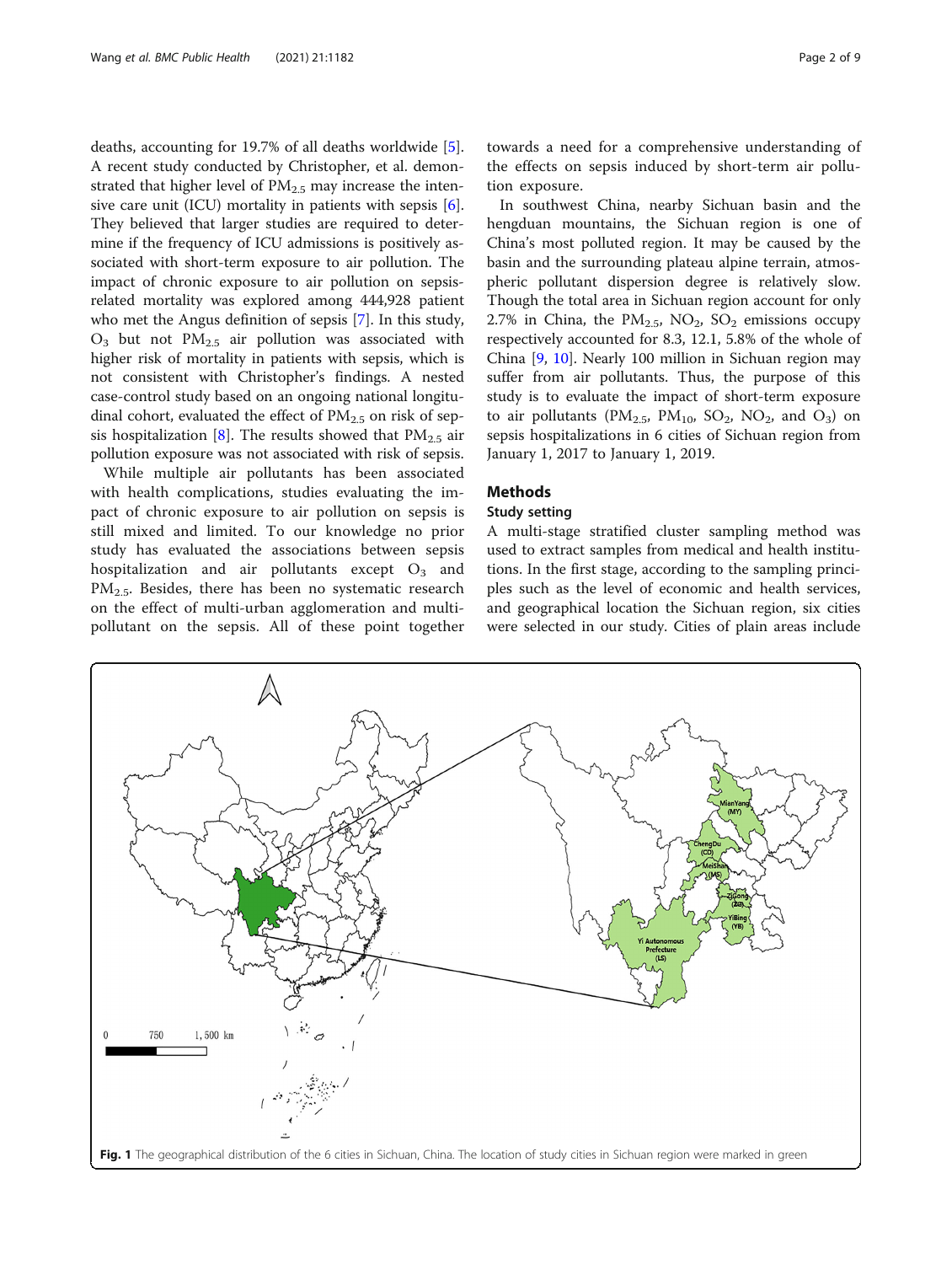Chengdu (CD), Meishan (MS), hilly areas include Mianyang (MY), Yibin (YB), Zigong (ZG), and plateau areas include Yi Autonomous Prefecture (LS). The geographical distributions of the six cities in Sichuan, China were displayed in Fig. [1.](#page-1-0)

In the second stage, 4 counties (districts) are selected from each city as the sample counties (districts). In the third stage, general hospitals, traditional Chinese medicine hospitals, specialized hospitals, maternity and child care hospitals and some primary medical and health institutions will be selected from each sample county (district). Records of the electronic medical information system were extracted from all the medical health institutions in the 6 cities. A total of 412 medical and health institutions were involved. The population covered in this study exceeded 35 million, and the proportion of inpatients included accounted for more than 80% of the inpatients in all medical and health institutions of the studied cities.

#### Environmental data

Ambient air quality data were collected from the China National Environmental Monitoring Center and Department of Ecology and Environment of Sichuan Province. Hourly concentrations of  $PM_{10}$ ,  $PM_{2.5}$ ,  $NO_2$ ,  $SO_2$ ,  $O_3$ , and CO were measured from 67 air monitoring stations interspersed in the 6 cities: 19 in CD, 6 in MS, 9 in MY, 10 in YB, 6 in ZG, and 17 in LS. The daily 24-h mean concentration of air pollution was simply averaged of all valid sites in each city for analyses. To adjust the impact of weather conditions, meteorological data including daily mean temperature and relative humidity were obtained from the Department of Ecology and Environment of Sichuan Province.

#### Hospital admissions data

We diagnosed sepsis as the life-threatening organ dysfunction caused by dysregulated response to infection, and only required suspected infection rather than proven one [[11](#page-7-0)]. Overall sepsis estimates were based on both explicit and implicit with organ dysfunction codes, according to the approach used in epidemiology studies of sepsis [[5,](#page-7-0) [12](#page-7-0)]. The cases diagnosed as both International Classification of Diseases 10th and 9th Revision Code (ICD-10 and ICD-9) referencing sepsis explicitly were explicit sepsis; cases could not meet criteria for explicit sepsis but with the code of organ dysfunction was eligible to be classified as implicit sepsis with organ dysfunction group. Detailed ICD-10 and ICD-9 codes for the identification of explicit sepsis and implicit sepsis were listed in the Table [S1](#page-6-0).

Some patients suffered the sepsis during the period of the hospitalization. We only collected the sepsis patients with the primary admission diagnosis, which were more vulnerable to air pollutants before admissions. The sepsis data was obtained from the electronic medical information system of 412 medical and health institutions. After desensitization, the basic characteristics of the patients and the information of medical treatment were obtained.

#### Statistical analysis

The original data manipulation was performed using SAS version 10.4, to obtain the daily hospital admissions, daily-average air pollutant concentration and meteorological level. To avoid the bias, and provided the most realistic daily air pollutant exposure on population, residential postcode of patients was used to match sepsis episodes and link with air pollution data, rather than the hospital postcode. Then we applied a two-stage analytical approach to estimate the city-specific and multicities average associations between daily air pollution levels and sepsis-related hospital admissions.

In the first stage, since daily hospital admissions approximately followed a quasi-Poisson distribution, we used generalized additive models (GAM) to estimate the city-specific short-term effects of air pollution. Several covariates were adjusted in the main models as a standardized protocol in time-series analyses [[13](#page-7-0)–[15\]](#page-7-0): 1) a natural spline function of calendar time with 7 degrees of freedom (df) per year to account for potential temporal trends in hospitalizations; 2) a dummy variable for days of week to eliminate the weekday effect; 3) a natural spline function of present-day average temperature and relative humidity with respective 6 dfs and 3 dfs to account for potential confounding effects of weather factors [\[13](#page-7-0)–[15\]](#page-7-0). Briefly, the main model is as follows:  $log[E(Y_t)] = \alpha + DOW + Z_t + ns (day, df) + ns (temperature,$  $df$ ) + ns(relative humidity), where E (Y<sub>t</sub>) indicates the estimated number of hospital admissions for sepsis on day t;  $Z_t$  denotes the air pollutant concentrations on day t; ns is a natural spline function; df is the degrees of freedom; DOW is the dummy variable for day of the week, and  $\alpha$  is the intercept.

In the second stage, random-effects meta-analyses were applied to combine the city-specific estimates to pool the average estimates at a regional level [[16,](#page-7-0) [17\]](#page-7-0). To search the lag patterns in the impacts of air pollutants on sepsis, we further introduced both single-day lags and moving average lag days, using the same models. Single-day lag structures (lag 0 to lag 7) were the days before the hospital admissions. For example, lag 0 is the current day of hospital admission; lag 1 and lag 2 is the 1 day before admission and 2 days before admission. The moving average lag days were cumulative lag effects of air pollutants effects from lag 01 to lag 06 days. For example, lag 01 was the 2-day moving average concentration computed as the means of lag 0 and lag 1 days; lag 06 was the 7-day moving average concentration computed as the means of from lag 0 to lag 6 days.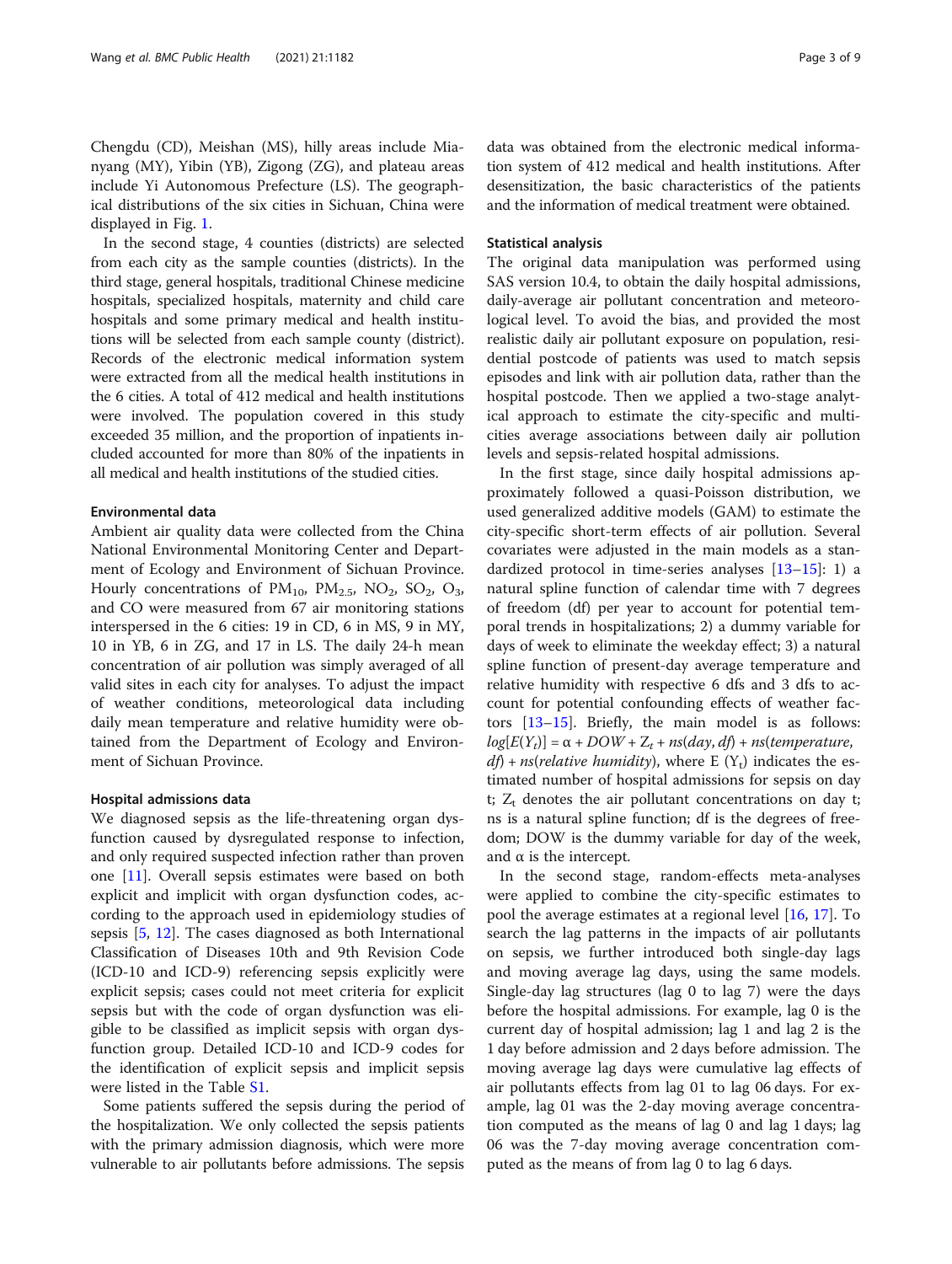We further conducted stratified analyses by sex, and age groups  $(0 \sim 13 \text{ years}; 14 \sim 65 \text{ years}; 565 \text{ years})$  to explore the potential effect modifications among different population. Sensitivity analyses were conducted to assess the stability and robustness of the estimates in twopollutant models. Two-pollutant models aimed to adjust the other air pollutants using the same parameter settings as in the main mode. Furthermore, we also analyzed the association between the hospital stay of sepsis and short-term exposure to air pollutants which had significant effects on hospitalizations. Since days of hospitalization displayed a similar distribution with daily hospitalizations, the same model setting was used to fit associations of air pollution with hospital stays [\[18\]](#page-7-0).

All analyses were conducted in R version 3.4.1 (R Foundation for Statistical Computing, Vienna, Austria), with the "mgcv" package and "rmeta" package. The estimates are reported as percentage changes and 95% confidence intervals (95% CI) in daily sepsis-related hospital admissions associated with per  $10 \mu g/m^3$  increase in air pollutant concentrations. A two-sided alpha level of 0.05 (P-value< 0.05) was considered statistically significant.

From the medical records from 6 large cities in Sichuan, China, 58,064 hospital admissions for sepsis occurred from 1st January 2017 to 31st December 2018 (731

Results

Descriptive results

days). Overall, there were 57.4% female patients and 49.8% patients aged  $14 \sim 65$  years. The daily average values of hospital stays and hospitalizations for sepsis were 119 days and 13 cases, respectively. Daily concentrations of air pollutants were comparatively low during the study period, with a daily average of 41.4, 63.8, 12.1, 25.3, 82.7  $\mu$ g/m<sup>3</sup> for PM<sub>2.5</sub>, PM<sub>10</sub>, NO<sub>2</sub>, SO<sub>2</sub>, O<sub>3</sub>, and 0.8  $mg/m<sup>3</sup>$  for CO, compared with the air quality guideline for limit of pollutant concentration in China (Table [S2](#page-6-0)). The daily average temperature and relative humidity were 17.5 °C and 76.3%, respectively. More detailed information for these descriptive statistics with sepsis can be found in Table 1.

#### GAM results

Table [2](#page-4-0) presented the percentage change of sepsis hospitalizations associated with the increases of different air pollutants level. We found that  $NO<sub>2</sub>$ -sepsis associations were significant at the current day (lag 0), lag 1, and lag 01 to lag 04, with the largest estimates of 2.76% (95% CI: 0.67, 4.84%) at lag 03. The increase of  $O_3$  concentration were also statistically significant related with the sepsis hospitalizations at lag 3, lag 4 and lag 7, and the largest estimates was 0.64% (95% CI: 0.14, 1.14%) at lag 4. The city-specific associations between  $NO<sub>2</sub>$ ,  $O<sub>3</sub>$  and sepsisrelated hospital admissions have been supplemented in the Table [S3](#page-6-0).

Table 1 Summary statistics of data on hospital admissions and stays of sepsis, air pollutants, and weather conditions in 6 Sichuan cities, 2017–18

|                                 | Number (%)                                                   | Mean           | SD             | <b>MIN</b>          | Median | <b>MAX</b> | Range |
|---------------------------------|--------------------------------------------------------------|----------------|----------------|---------------------|--------|------------|-------|
| Hospital admissions of sepsis   |                                                              |                |                |                     |        |            |       |
| total                           | 58,064                                                       | 13             | 9              | $\overline{7}$      | 11     | 30         | 23    |
| $0 \sim 13$ years               | 16,325 (28.1%)                                               | $\overline{4}$ | 3              |                     | 3      | 9          | 7     |
| $14 \sim 65$ years              | 28,905 (49.8%)                                               | 7              | $\overline{4}$ | $\overline{4}$      | 5      | 14         | 10    |
| $>65$ years                     | 12,834 (22.1%)                                               | 3              | $\overline{2}$ | $\mathsf{O}\xspace$ | 3      | 8          | 7     |
| male                            | 24,764 (42.6%)                                               | 6              | $\overline{4}$ | 3                   | 5      | 13         | 10    |
| female                          | 33,300 (57.4%)                                               | 8              | 5              | $\overline{4}$      | 6      | 17         | 12    |
| Hospital stays of sepsis        |                                                              | 119            | 88             | 57                  | 91     | 288        | 231   |
|                                 | 24-h average air pollutant concentrations, µg/m <sup>3</sup> |                |                |                     |        |            |       |
| PM <sub>2.5</sub>               |                                                              | 41.4           | 13.2           | 17.6                | 45.0   | 54.9       | 37.3  |
| $PM_{10}$                       |                                                              | 63.8           | 15.9           | 35.0                | 67.4   | 77.8       | 42.8  |
| NO <sub>2</sub>                 |                                                              | 12.1           | 3.6            | 8.2                 | 11.1   | 18.4       | 10.2  |
| SO <sub>2</sub>                 |                                                              | 25.3           | 7.8            | 12.9                | 25.9   | 36.8       | 23.8  |
| $O_3$                           |                                                              | 82.7           | 7.9            | 74.1                | 82.8   | 93.0       | 18.9  |
| CO                              |                                                              | 0.8            | 0.1            | 0.6                 | 0.8    | 0.9        | 0.3   |
| 24-h average weather conditions |                                                              |                |                |                     |        |            |       |
| temperature                     |                                                              | 17.5           | 1.2            | 15.5                | 17.6   | 18.8       | 3.4   |
| relative humidity               |                                                              | 76.3           | 5.2            | 66.9                | 78.0   | 81.7       | 14.9  |

Abbreviations: SD standard deviation; MIN minimal; MAX maximal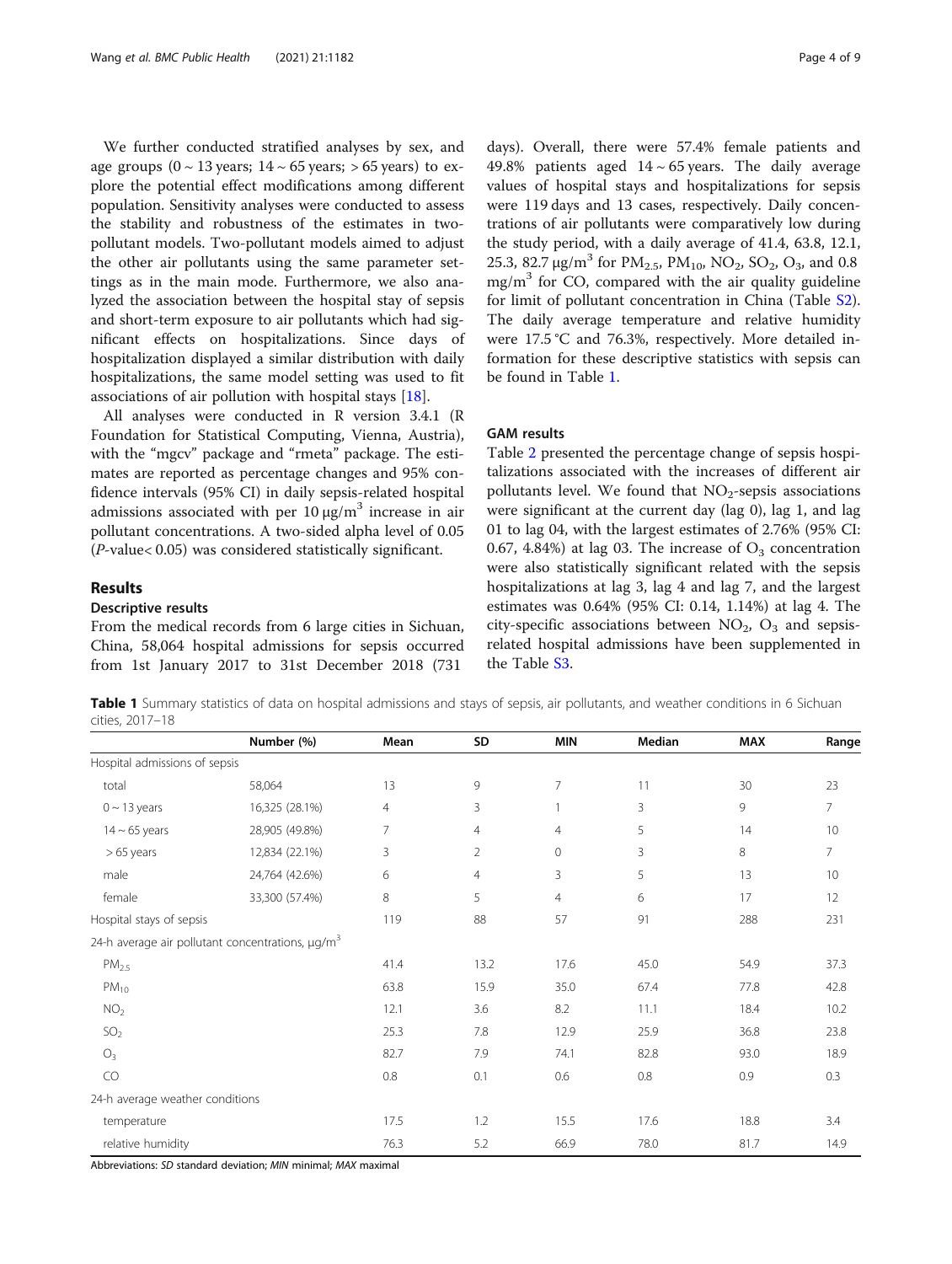<span id="page-4-0"></span>**Table 2** Percentage increase (estimates and 95% CI) in daily hospital admissions of sepsis associated with 10-µg/m<sup>3</sup> increase in  $PM_{10}$ ,  $PM_{2.5}$ ,  $SO_2$ ,  $NO_2$ ,  $O_3$  and 1 mg/m<sup>3</sup> CO concentrations in different lag days and moving average days in 6 Sichuan cities

| Lag days | $PM_{10}$            | $PM_{2.5}$           | SO <sub>2</sub>      | NO <sub>2</sub>                  | $O_{3}$                          | CO.                   |
|----------|----------------------|----------------------|----------------------|----------------------------------|----------------------------------|-----------------------|
| lag0     | $-0.04(-0.57, 0.48)$ | $-0.33(-1.15, 0.49)$ | $1.69(-5.52, 8.89)$  | 2.54 (0.24, 4.85)                | $-0.62(-1.25, 0.01)$             | 7.25 (- 1.24, 15.70)  |
| lag1     | $-0.08(-0.51, 0.35)$ | $-0.13(-1.00, 0.74)$ | $-0.05(-6.65, 6.54)$ | 1.66 (0.11, 3.21)                | $-0.18(-0.61, 0.25)$             | $6.43(-1.85, 14.70)$  |
| lag2     | $-0.19(-0.60, 0.22)$ | $-0.16(-0.99, 0.68)$ | $0.64(-4.10, 5.39)$  | $1.29(-0.24, 2.82)$              | $0.06(-0.32, 0.45)$              | $6.32(-3.99, 16.60)$  |
| lag3     | $-0.03(-0.52, 0.46)$ | $-0.07(-0.91, 0.77)$ | $0.43(-3.47, 4.34)$  | $0.77(-0.73, 2.27)$              | $0.44$ (0.07, 0.82)              | $6.05(-1.66, 13.80)$  |
| lag4     | $-0.09(-0.43, 0.25)$ | $-0.22(-0.79, 0.35)$ | $0.57(-2.80, 3.93)$  | $-0.04(-1.51, 1.43)$             | $0.64$ (0.14, 1.14) <sup>a</sup> | $3.23(-5.40, 11.90)$  |
| lag5     | $-0.16(-0.49, 0.18)$ | $-0.40(-0.86, 0.07)$ | $1.06(-2.28, 4.41)$  | $0.00(-1.46, 1.46)$              | $0.17(-0.19, 0.54)$              | $-2.49(-9.37, 4.40)$  |
| lag6     | $0.06(-0.37, 0.48)$  | $-0.06(-0.56, 0.44)$ | $2.20(-1.78, 6.17)$  | $-0.17(-1.97, 1.63)$             | $0.27(-0.16, 0.70)$              | $0.12(-8.43, 8.66)$   |
| lag7     | $0.11(-0.22, 0.45)$  | $-0.01(-0.46, 0.45)$ | $1.43(-3.09, 5.94)$  | $-1.00(-2.78, 0.78)$             | 0.48 (0.02, 0.94)                | $1.27(-7.07, 9.60)$   |
| lag01    | $-0.08(-0.66, 0.49)$ | $-0.32(-1.31, 0.68)$ | $0.70(-7.84, 9.23)$  | 2.41 (0.68, 4.15)                | $-0.54(-1.15, 0.08)$             | $8.66(-0.90, 18.20)$  |
| lag02    | $-0.17(-0.70, 0.36)$ | $-0.34(-1.44, 0.76)$ | $0.91(-8.31, 10.10)$ | 2.66 (0.74, 4.57)                | $-0.31(-0.93, 0.32)$             | $11.00(-1.27, 23.30)$ |
| lag03    | $-0.15(-0.76, 0.46)$ | $-0.33(-1.63, 0.96)$ | $0.85(-8.60, 10.30)$ | $2.76$ (0.67, 4.84) <sup>a</sup> | $0.09(-0.55, 0.73)$              | 13.70(-0.18, 27.50)   |
| lag04    | $-0.16(-0.85, 0.52)$ | $-0.41(-1.88, 1.05)$ | $1.59(-7.25, 10.40)$ | 2.51 (0.26, 4.75)                | $0.41(-0.26, 1.07)$              | 14.20(-1.93, 30.40)   |
| lag05    | $-0.29(-0.89, 0.32)$ | $-0.62(-1.98, 0.75)$ | $1.98(-7.28, 11.20)$ | $2.28(-0.12, 4.69)$              | $0.48(-0.21, 1.18)$              | $10.90(-5.40, 27.20)$ |
| lag06    | $-0.28(-0.95, 0.39)$ | $-0.67(-2.07, 0.73)$ | $2.91(-6.18, 12.00)$ | $2.03(-0.53, 4.59)$              | $0.60(-0.12, 1.32)$              | $9.50(-8.52, 27.50)$  |

Note: Statistically significant estimates were marked in bold; <sup>a</sup>the largest estimate in all lag period

There was also statistically significant association between  $O_3$  level and sepsis hospital stay at the lag 3, lag 4 and lag 7 (Table 3). An increase of 10  $\mu$ g/m<sup>3</sup> of O<sub>3</sub> at lag 04 was associated with 0.72% (95% CI: 0.05, 1.40%) increase in hospital stay for sepsis. However, we didn't observe any statistically significant associations between  $NO<sub>2</sub>$  and hospital stay for sepsis.

Table 3 Percentage increase (estimates and 95% CI) in hospital stay associated with10- $\mu$ g/m<sup>3</sup> increase in NO<sub>2</sub> and O<sub>3</sub> concentrations in different lag days and moving average days in 6 Sichuan cities

| lag days | NO <sub>2</sub>      | о,                               |
|----------|----------------------|----------------------------------|
| lag0     | $0.73(-3.80, 5.27)$  | $-0.71(-1.69, 0.27)$             |
| lag1     | $0.21(-1.98, 2.39)$  | $-0.42(-1.03, 0.19)$             |
| lag2     | $-0.44(-2.60, 1.72)$ | $0.13(-0.57, 0.82)$              |
| lag3     | $-0.93(-3.20, 1.34)$ | 0.67(0.05, 1.29)                 |
| lag4     | $-1.74(-3.80, 0.32)$ | $0.72$ (0.05, 1.40) <sup>a</sup> |
| lag5     | $0.07(-1.98, 2.12)$  | $0.17(-0.35, 0.68)$              |
| lag6     | $0.51(-1.52, 2.53)$  | $0.37(-0.14, 0.88)$              |
| lag7     | $0.21(-2.00, 2.42)$  | 0.73(0.22, 1.23)                 |
| lag01    | $0.05(-4.14, 4.23)$  | $-0.79(-1.68, 0.09)$             |
| lag02    | $0.04(-3.63, 3.71)$  | $-0.51(-1.40, 0.39)$             |
| lag03    | $-0.04(-3.63, 3.54)$ | $0.15(-0.88, 1.17)$              |
| lag04    | $-0.68(-3.82, 2.47)$ | $0.60(-0.55, 1.75)$              |
| lag05    | $-0.74(-4.10, 2.62)$ | $0.65(-0.47, 1.77)$              |
| lag06    | $-0.79(-4.36, 2.78)$ | $0.70(-0.32, 1.72)$              |

Note: Statistically significant estimates were marked in bold; <sup>a</sup>the largest estimate in all lag period

#### Stratified and sensitive analyses

As the GAM results showed that only  $NO<sub>2</sub>$ - and  $O<sub>3</sub>$ sepsis associations were significant at the current day and lag days, the results of stratified analyses and effects on the hospital stay of sepsis were displayed only for  $NO<sub>2</sub>$  and  $O<sub>3</sub>$ . The stratified analyses of other air pollutants were supplemented in the Table [S4](#page-6-0). Multi-cities estimates of the associations between hospital admissions for sepsis and the two air pollutants  $(NO<sub>2</sub>$  and  $O<sub>3</sub>)$ stratified by age and sex were displayed in Fig. [2.](#page-5-0) We conducted stratified and sensitive analyses at the lag days which generated the highest estimates in basic models for total populations.

The percentage increases of hospital admissions for sepsis associated with  $NO<sub>2</sub>$ , were statistically significant and positive for males and people aged  $0 \sim 13$  years. While for  $O<sub>3</sub>$ , the estimated associations were statistically significant for females, people aged  $14 \sim 65$  and  $> 65$  years.

Table [4](#page-5-0) presented the results of the two-pollutant models to exclude the confounding effects by other air pollutants. The effect estimates remained even unchanged when we adjusted the co-pollutants in the models for  $O_3$ . Besides, the estimated effect of  $NO_2$  were strengthened, especially with particulate matter adjustments. The  $NO<sub>2</sub>$ -related percentage increases for sepsis hospitalizations at lag 03 days were 5.03% (95% CI: 1.42, 8.65) and 4.41% (95% CI: 1.98, 6.84) in two-pollutant models adjusted for  $PM_{10}$  and  $PM_{2.5}$ , respectively.

#### **Discussion**

This study assessed the relationship between sepsis hospital admissions and stays and short-term exposure to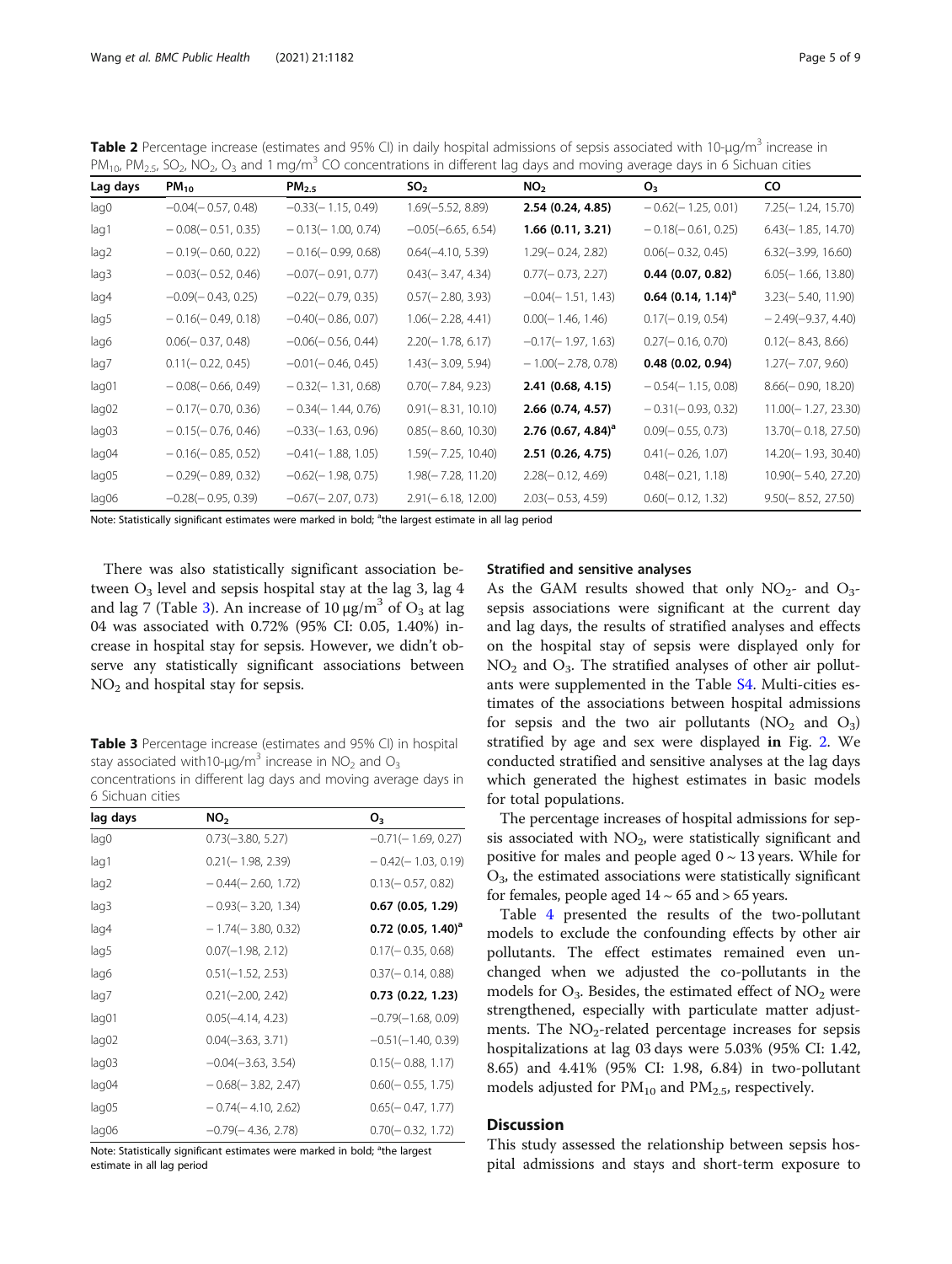<span id="page-5-0"></span>

six main air pollutants at a multi-city level. We found that increased sepsis-related hospital admission and stay were associated with short-term exposure to  $NO<sub>2</sub>$  and  $O_3$ . The lag patterns which generated the most pronounced effect of  $NO<sub>2</sub>$  and  $O<sub>3</sub>$  differed. Risks of hospital admission for sepsis per  $NO<sub>2</sub>$  and  $O<sub>3</sub>$  concentration increase were different in subgroups by age and sex. Our results support the hypothesis that the sepsis population is affected by air pollutants and warrants further study.

In this study, we estimated percentage increases in hospital admissions and stays for sepsis associated with increase in each air pollutant concentration using a time-series analysis at a 6 large cities level. This time-

Table 4 Percentage increase (estimates and 95% CI) in daily hospital admissions of sepsis associated sepsis of  $10$ - $\mu$ g/m<sup>3</sup> increase in  $NO<sub>2</sub>$  and  $O<sub>3</sub>$  concentrations in lag days with largest estimates, with adjustment of different co-pollutants

|                               | NO <sub>2</sub>   | O <sub>3</sub>        |
|-------------------------------|-------------------|-----------------------|
| Single air pollutant model    | 2.76 (0.67, 4.84) | $0.64$ $(0.14, 1.14)$ |
| Adjusted for $PM_{25}$        | 5.03 (1.42, 8.65) | $0.65$ $(0.13, 1.16)$ |
| Adjusted for PM <sub>10</sub> | 4.41 (1.98, 6.84) | $0.64$ $(0.14, 1.15)$ |
| Adjusted for CO               | 2.58 (0.30, 4.86) | $0.67$ $(0.16, 1.18)$ |
| Adjusted for $SO2$            | 2.72 (1.07, 4.37) | $0.65$ $(0.18, 1.13)$ |
| Adjusted for $O_3$ or $NO_2$  | 3.20 (1.08, 5.32) | 0.49(0.21, 0.76)      |

series analysis has been developed and wildly used to ex-

plore the harmful health effect induced by air pollutants on mortality or disease-specific hospital admissions and visits of various diseases [\[19](#page-7-0), [20](#page-7-0)]. They may increase the all-cause or non-infectious cardiovascular, and respiratory diseases mortality [\[17](#page-7-0), [21](#page-7-0)] and hospital admissions/ visits [[14](#page-7-0)–[16](#page-7-0)]. New issues of the time-series regression model for infectious disease were also hot and developed, including tuberculosis [\[22](#page-7-0)], pneumonia [\[23](#page-7-0), [24](#page-7-0)], lower respiratory infections [\[25\]](#page-8-0), inflammatory dermatoses [[26](#page-8-0)]. Little is known about the effect of different air pollution on sepsis hospitalizations specifically from the existing researches. We therefore analysed sepsis based on its high prevalence, limited knowledge, shared biological pathways and nascent associations with pollution [[7](#page-7-0)]. Since air pollution and healthcare resources are distributed unevenly across China and world, it may restrict the validity and generalizability of this study. Nevertheless, these 6 cities from Sichuan region in our study were typical cities in Southwest China, and our study could provide the evidence that air pollution may increase the burden of disease and cost from sepsis.

In our study, the effect estimate on sepsis hospital admission was a 0.64% increase per  $10 \mu g/m^3$  increase in  $O_3$  within 4 days, and 2.76% increase per 10 μg/m<sup>3</sup> increase in  $NO<sub>2</sub>$  at lag 03. The strongest effect of air pollution presented a time lag with regard to air pollution concentrations, while there was also a suggestion for a cumulative effect. Recently, a time stratified, case crossover analyses conducted in the United States found that short-term exposure to  $PM_{2.5}$  is associated with increased risk of hospital admissions due to septicaemia. Absolute increase in risk of admission to hospital of sepsis per 10 million person days associated with per  $1 \mu g$ / m<sup>3</sup> increase  $PM_{2.5}$  at lag 01 days was 0.41 (95% CI: 0.29, 0.54) [\[27\]](#page-8-0). A number of explanations are possible for the difference between our associations and theirs. Their study population is limited to Medicare population without younger populations, while younger patients  $(0 \sim 13)$ years) suffered sepsis accounted almost one-third in our study, which cannot be ignored. On the other hand, the study period was from 2000 to 2012 in their study, and we observed the data in recent years. A recent study stated that point estimates for  $PM_{2.5}$  and ICU admission were positive, suggesting a potential association exists, but they failed to observed it as statistically significant [[6\]](#page-7-0). We observed all sepsis patients throughout the hospital, besides the ICU, with a larger sample size (58,064 sepsis cases versus 10,725 sepsis ICU cases [[6\]](#page-7-0)). Another study with 444,928 patients of sepsis also reported that exposure to increased levels of  $O_3$  was associated with higher risk of mortality in patients with sepsis [\[7](#page-7-0)], while  $PM_{2.5}$  was not associated with sepsis which is similar with our results. For the impact of air pollutants on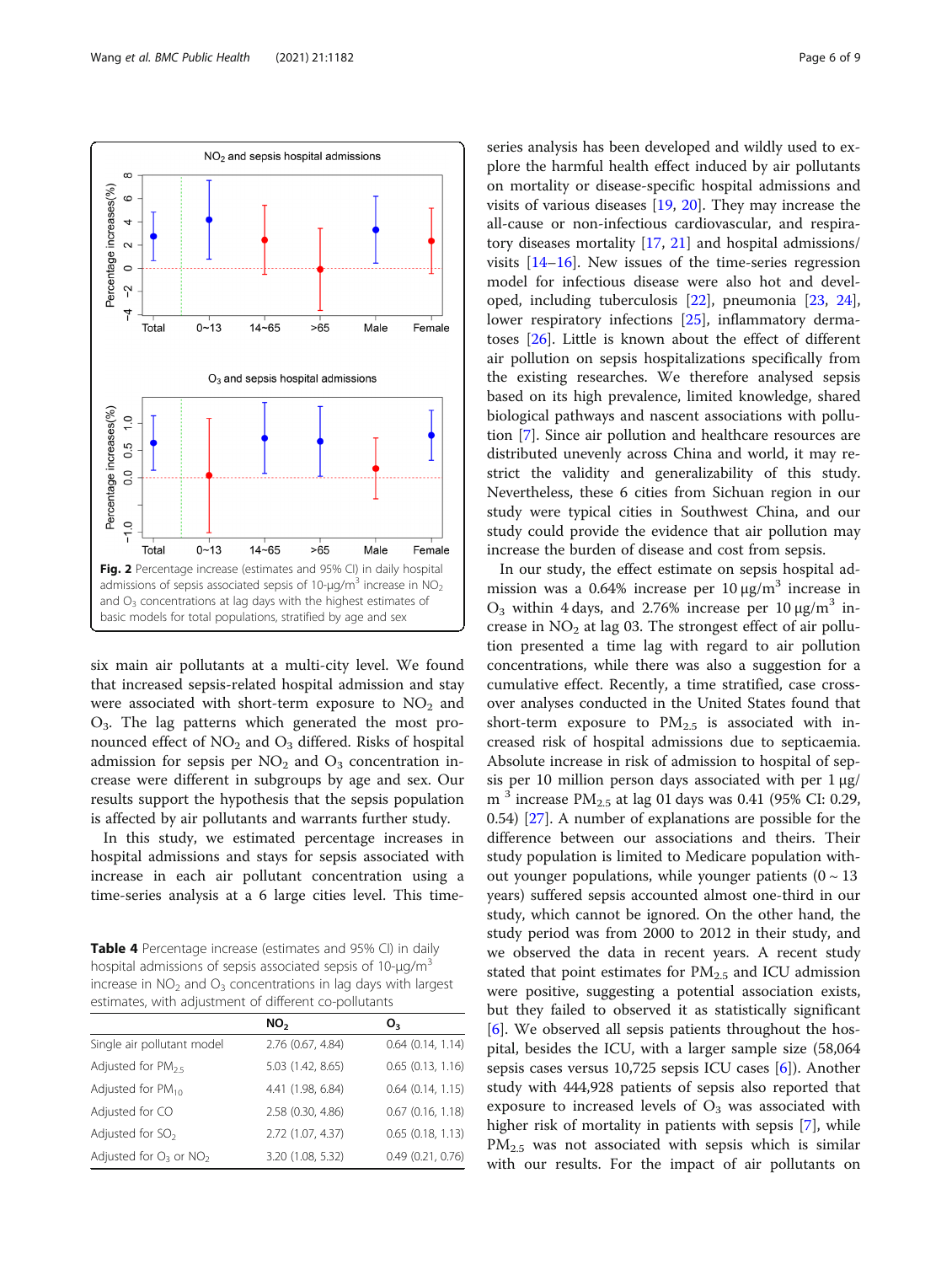<span id="page-6-0"></span>sepsis hospitalization, a nested case-control study also showed no relationship between  $PM_{2.5}$  air pollution and sepsis hospitalization [\[8](#page-7-0)]. Therefore, the current evidence of the effect of  $PM_{2.5}$  air pollution on sepsis is insufficient and controversial. In addition to the research on particulate matter, studies on gaseous pollutants  $(SO<sub>2</sub>, NO<sub>2</sub>, O<sub>3</sub>$  and CO) and sepsis is more scarce. Our results can provide relevant evidence, while need more research results to compare and verify.

From the results in our study, increased  $NO<sub>2</sub>$  and  $O<sub>3</sub>$  concentration may increase the number of sepsis cases and prolong the duration of hospitalization. However, sepsis is a prevalent but rarely studied causes of hospital admissions that was identified significant associations with short-term exposure to air pollution. Therefore, the physiological processes affected by the ambient air pollutants for sepsis is unknown. Short-term exposure to pollution has been proved to be associated with multiple infectious diseases, including pneumonia [[23,](#page-7-0) [24](#page-7-0)], lower respiratory infections [\[25](#page-8-0)], inflammatory dermatoses [\[26](#page-8-0)] in general hospital populations. Sepsis is a critical syndrome of systemic inflammation triggered by infectious diseases and widespread organ dysfunction. Therefore, the risk of sepsis may increase by various infectious diseases which are associated with the air pollution exposure. The association between air pollution and sepsis is likely to come from the effects of air pollution on infectious diseases, or the combined effect of air pollution and infectious diseases. The pathophysiology may overlap with the damage by short-term exposure of air pollution, and the occurrence of infectious diseases. Therefore, we need to realize that air pollution may increase the incidence of sepsis, but it is not a direct pathogenic factor. The corresponding hospitalization numbers and stays should be interpreted carefully.

Further work in exploring the role air pollution has in the pathophysiology of sepsis could focus on markers of inflammation [\[28](#page-8-0)]. Inflammation has many players, including circulating cells and plasma proteins, vascular wall cells, and so on. A large scale study reporting an association between gaseous pollutants and C-reactive protein in diabetic patients [[29\]](#page-8-0). This may explain that the associations were only significant in gaseous pollutants in our study. In our study, total sepsis estimates were based on both explicit and implicit with organ dysfunction codes. While implicit sepsis related to organ dysfunction might be developed gradually and is a chronic process. Short-term effect of air pollutants exposure may increase the sepsis hospitalizations by triggering acute episodes and exacerbations of implicit sepsis. The longterm effect of air pollutants on sepsis should be further studied in the future. We also explored the high-risk

groups of different age and sex which were more vulnerable to air pollutant. These effect modification by age and sex was also observed in previous studies [[7,](#page-7-0) [13](#page-7-0)]. Sepsis might be triggered to hospital admission due to diseases that are positively associated with short-term air pollution, making difference among age and sex groups.

The strengths of this analysis lie in the large number of sepsis cases. Besides, the ability to capture patients from over 6 typical Chinese cities allows for good external validity and generalizability. In addition, we evaluated a new causes of hospital admissions related to both gaseous pollutants and particulate matter that have rarely been studied. Finally, we further explored the effect of ambient air pollution on hospital stays for sepsis, which strengthens our findings.

This study also has some weaknesses. Firstly, we only evaluated the associations between air pollution and sepsis hospital admissions and stays, did not fully capture the corresponding costs associated with air pollution exposure. But we would estimate the economic burden of sepsis attribute to air pollution in the near future. Second, the lack of previous evidence requires further epidemiological studies and investigation of possible underlying mechanisms for this health effect. Finally, in our study, two-years research period is relatively short, and we need a longer time series for further research.

#### Conclusion

This current study provide the evidence that exposure to  $NO<sub>2</sub>$  and  $O<sub>3</sub>$  may cause increased sepsis hospital admissions and hospital stays in Sichuan, China. Future research is needed to confirm these findings and explore potential mechanisms of the adverse effects of  $NO<sub>2</sub>$  and  $O<sub>3</sub>$  pollution in patients with sepsis.

#### Abbreviations

PM<sub>2.5</sub>: Particulate matter with aerodynamic diameter  $\leq$  2.5 µm; PM<sub>10</sub>: Particulate matter with aerodynamic diameter  $\leq$  10 µm; NO<sub>2</sub>: Nitrogen dioxide; O<sub>3</sub>: Ozone; SO<sub>2</sub>: Sulphur dioxide; CO: Carbon monoxide; ICU: Intensive care unit; CD: Chengdu; MS: Meishan; MY: Mianyang; YB: Yibin; ZG: Zigong; LS: Yi autonomous prefecture; ICD-10: International classification of diseases 10th code; ICD-9: International classification of diseases 9th revision code; GAM: Generalized additive models; Df: Degrees of freedom; 95% CI: 95% Confidence intervals

#### Supplementary Information

The online version contains supplementary material available at [https://doi.](https://doi.org/10.1186/s12889-021-11220-x) [org/10.1186/s12889-021-11220-x](https://doi.org/10.1186/s12889-021-11220-x).

Additional file1 Table S1. Detailed ICD codes for the identification of sepsis. **Table S2.** Limit of pollutant concentration and Individual air quality index. Table S3. The city-specific percentage increase (estimates and 95% CI) in daily hospital admissions of sepsis associated with 10-μg/  $m<sup>3</sup>$  increase in NO<sub>2</sub> and O<sub>3</sub> concentrations at lag day with the highest estimates of basic models for total populations. Table S4. Percentage increase (estimates and 95% CI) in daily hospital admissions of sepsis associated sepsis of 10-μg/m<sup>3</sup> increase in  $PM_{2.5}$ ,  $PM_{10}$  and  $SO_2$  concentrations, and  $1 \text{ mg/m}^3$  increase in CO, stratified by age and sex.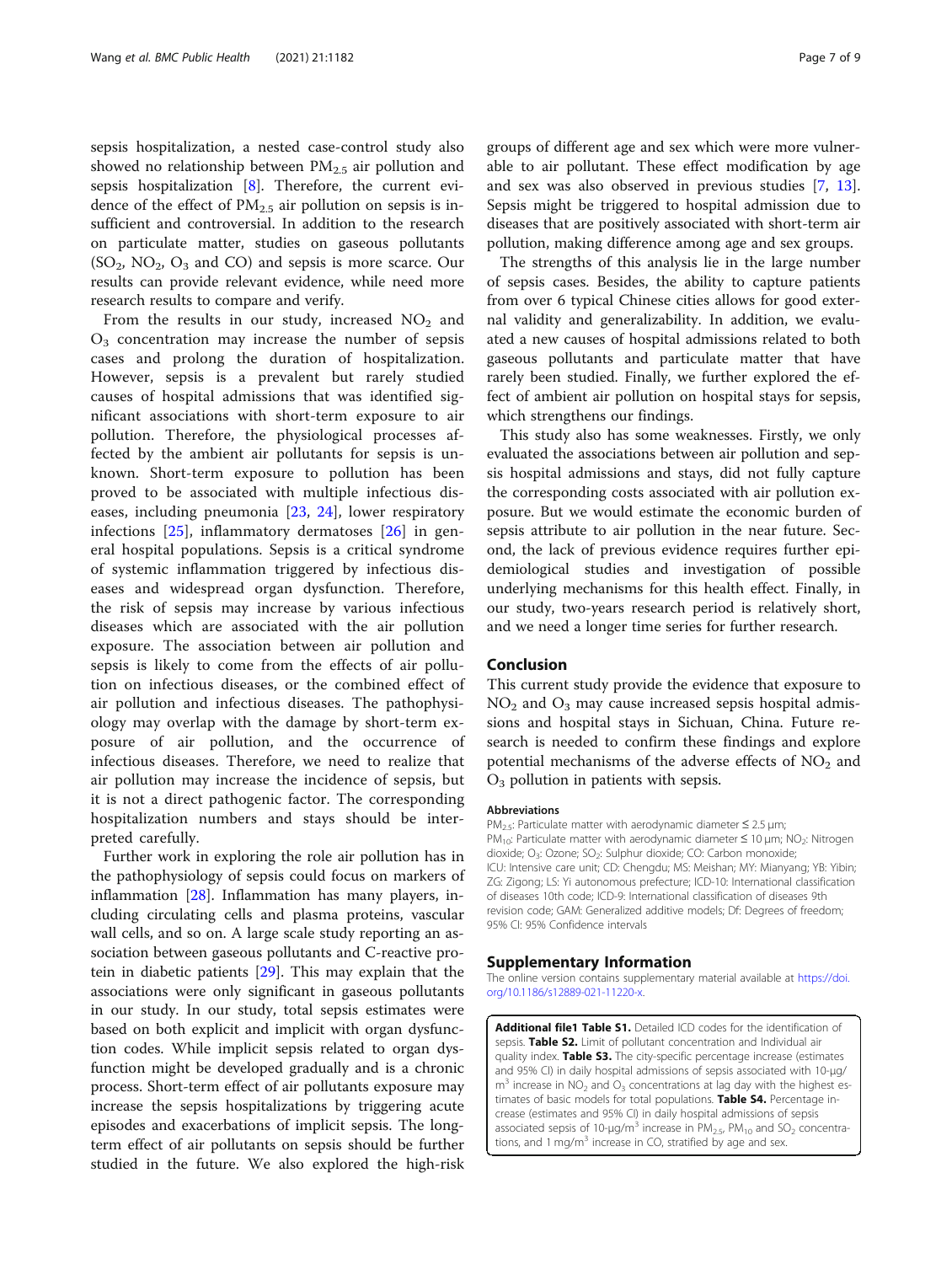#### <span id="page-7-0"></span>Acknowledgements

We wish to thank the Health Commission of Sichuan Province and Sichuan Administration of TCM for supply of sepsis-related hospital admission data. We wish to thank the Department of Ecology and Environment of Sichuan Province for supply Environmental test data. We also would like to thank the anonymous reviewers for their kind comments and valuable suggestions.

#### Authors' contributions

JL, HL, and XT were major contributors in collecting the data. YW and ZL analyzed the data. JZ supported interpretation of findings. YW and ZL drafted the manuscript. LY reviewed and revised the manuscript. All authors read and approved the final manuscript.

#### Funding

This work was supported by the Calculation and Research of Total Health Expenditure in Sichuan Province in 2019; and Spatial Temporal Evolution Characteristics and Factors of Total Health Expenditure in Sichuan Province Based on Spatial Econometric Model (Grant No. 2019JDR0108).

#### Availability of data and materials

The datasets generated and/or analysed during the current study are not publicly available due to data sharing regulations but are available from the corresponding author on reasonable request.

#### **Declarations**

#### Ethics approval and consent to participate

The ethics Committee of the Affiliated Hospital of Chengdu University of Chinese Medicine approved the study.

All study procedures involving human subjects conform to the ethical standards of the Ethics Committee of the Hospital affiliated to Chengdu University of Traditional Chinese Medicine and the 1964 Helsinki Declaration and its subsequent amendments or similar ethical standards. We had no access to information that could identify individual participants, so our research does not involve patients' personal information and written informed consent was waived by the ethics Committee of the Affiliated Hospital of Chengdu University of Chinese Medicine.

#### Consent for publication

Not applicable.

#### Competing interests

The authors declare that they have no competing interests

#### Author details

<sup>1</sup>Department of Anesthesiology, Union Hospital, Tongji Medical College, Huazhong University of Science and Technology, Wuhan 430022, China. <sup>2</sup>Second Affiliated Hospital of Chengdu Medical College, China National Nuclear Corporation 416 Hospital, Chengdu 610057, China. <sup>3</sup>School of Public Health, Chengdu University of Traditional Chinese Medicine, Chengdu 610075, China. <sup>4</sup>Sichuan Center for Disease Control and Prevention, Chengdu 610041, China. <sup>5</sup>Management College, Chengdu University of Traditional Chinese Medicine, Chengdu 610032, China. <sup>6</sup>Sichuan Administration of TCM, Chengdu 610016, China.

# Received: 18 February 2021 Accepted: 28 May 2021<br>Published online: 21 June 2021

#### References

- 1. Kelly FJ, Fussell JC. Air pollution and public health: emerging hazards and improved understanding of risk. Environ Geochem Health. 2015;37(4):631– 49. <https://doi.org/10.1007/s10653-015-9720-1>.
- 2. Brunekreef B, Holgate ST. Air pollution and health. Lancet. 2002;360(9341): 1233–42. [https://doi.org/10.1016/S0140-6736\(02\)11274-8.](https://doi.org/10.1016/S0140-6736(02)11274-8)
- 3. Chen F, Liu Q, Huang B, Huang F, Li Y, Peng Y, et al. Association of fine particulate matter exposure with acute noncardiovascular critical illnesses and in-hospital outcomes in patients receiving intensive cardiac care. BMC Public Health. 2020;20(1):610. <https://doi.org/10.1186/s12889-020-08758-7>.
- 4. Dellinger RP, Levy MM, Rhodes A, Annane D, Gerlach H, Opal SM, et al. Surviving Sepsis campaign: international guidelines for management of

severe sepsis and septic shock, 2012. Intensive Care Med. 2013;39(2):165– 228. [https://doi.org/10.1007/s00134-012-2769-8.](https://doi.org/10.1007/s00134-012-2769-8)

- 5. Rudd KE, Johnson SC, Agesa KM, Shackelford KA, Tsoi D, Kievlan DR, et al. Global, regional, and national sepsis incidence and mortality, 1990-2017: analysis for the global burden of disease study. Lancet. 2020;395(10219): 200–11. [https://doi.org/10.1016/S0140-6736\(19\)32989-7.](https://doi.org/10.1016/S0140-6736(19)32989-7)
- 6. Groves CP, Butland BK, Atkinson RW, Delaney AP, Pilcher DV. Intensive care admissions and outcomes associated with short-term exposure to ambient air pollution: a time series analysis. Intensive Care Med. 2020;46(6):1213–21. [https://doi.org/10.1007/s00134-020-06052-z.](https://doi.org/10.1007/s00134-020-06052-z)
- 7. Rush B, Wiskar K, Fruhstorfer C, Celi LA, Walley KR. The impact of chronic ozone and particulate air pollution on mortality in patients with Sepsis across the United States. J Intensive Care Med. 2020;35(10):1002-7.
- 8. Sarmiento EJ, Moore JX, McClure LA, Griffin R, Al-Hamdan MZ, Wang HE. Fine particulate matter pollution and risk of community-acquired sepsis. Int J Environ Res Public Health. 2018;15(4):818.
- 9. Zhang Q, Streets DG, Carmichael GR, He K, Huo H, Kannari A, et al. Asian emissions in 2006 for the NASA INTEX-B mission. Atmos Chem Phys Discuss. 2009;9(14):5131–53. <https://doi.org/10.5194/acp-9-5131-2009>.
- 10. Zhang X, Wang Y, Niu T, Zhang X, Gong S, Zhang Y, et al. Atmospheric aerosol compositions in China: spatial/temporal variability, chemical signature, regional haze distribution and comparisons with global aerosols. Atmos Chem Phys Discuss. 2011;11:26571–615.
- 11. Singer M, Deutschman CS, Seymour CW, Shankar-Hari M, Annane D, Bauer M, et al. The third international consensus definitions for Sepsis and septic shock (Sepsis-3). JAMA. 2016;315(8):801–10. [https://doi.org/10.1001/jama.201](https://doi.org/10.1001/jama.2016.0287) [6.0287](https://doi.org/10.1001/jama.2016.0287).
- 12. Iwashyna TJ, Odden A, Rohde J, Bonham C, Kuhn L, Malani P, et al. Identifying patients with severe sepsis using administrative claims: patientlevel validation of the angus implementation of the international consensus conference definition of severe sepsis. Med Care. 2014;52(6):e39–43. [https://](https://doi.org/10.1097/MLR.0b013e318268ac86) [doi.org/10.1097/MLR.0b013e318268ac86](https://doi.org/10.1097/MLR.0b013e318268ac86).
- 13. Wang Y, Yao C, Xu C, Zeng X, Zhou M, Lin Y, et al. Carbon monoxide and risk of outpatient visits due to cause-specific diseases: a time-series study in Yichang, China. Environ Health. 2019;18(1):36. [https://doi.org/10.1186/s1294](https://doi.org/10.1186/s12940-019-0477-3) [0-019-0477-3.](https://doi.org/10.1186/s12940-019-0477-3)
- 14. Cai J, Zhao A, Zhao J, Chen R, Wang W, Ha S, et al. Acute effects of air pollution on asthma hospitalization in Shanghai, China. Environ Pollut. 2014; 191:139–44. [https://doi.org/10.1016/j.envpol.2014.04.028.](https://doi.org/10.1016/j.envpol.2014.04.028)
- 15. Yao C, Wang Y, Williams C, Xu C, Kartsonaki C, Lin Y, et al. The association between high particulate matter pollution and daily cause-specific hospital admissions: a time-series study in Yichang, China. Environ Sci Pollut Res Int. 2020;27(5):5240-50.
- 16. Tian Y, Liu H, Liang T, Xiang X, Li M, Juan J, et al. Ambient air pollution and daily hospital admissions: a nationwide study in 218 Chinese cities. Environ Pollut. 2018;242(Pt B):1042–9.
- 17. Yin P, He G, Fan M, Chiu KY, Fan M, Liu C, et al. Particulate air pollution and mortality in 38 of China's largest cities: time series analysis. BMJ. 2017;356:j667.
- 18. Cheng J, Xu Z, Zhang X, Zhao H, Hu W. Estimating cardiovascular hospitalizations and associated expenses attributable to ambient carbon monoxide in Lanzhou, China: scientific evidence for policy making. Sci Total Environ. 2019;682:514–22. <https://doi.org/10.1016/j.scitotenv.2019.05.110>.
- 19. Bhaskaran K, Gasparrini A, Hajat S, Smeeth L, Armstrong B. Time series regression studies in environmental epidemiology. Int J Epidemiol. 2013; 42(4):1187–95. [https://doi.org/10.1093/ije/dyt092.](https://doi.org/10.1093/ije/dyt092)
- 20. Barnett AG, Stephen D, Huang C, Wolkewitz M. Time series models of environmental exposures: good predictions or good understanding. Environ Res. 2017;154:222–5. <https://doi.org/10.1016/j.envres.2017.01.007>.
- 21. Liu C, Chen R, Sera F, Vicedo-Cabrera AM, Guo Y, Tong S, et al. Ambient particulate air pollution and daily mortality in 652 cities. N Engl J Med. 2019; 381(8):705–15. <https://doi.org/10.1056/NEJMoa1817364>.
- 22. Li Z, Mao X, Liu Q, Song H, Ji Y, Xu D, et al. Long-term effect of exposure to ambient air pollution on the risk of active tuberculosis. Int J Infect Dis. 2019; 87:177–84. <https://doi.org/10.1016/j.ijid.2019.07.027>.
- 23. Nhung N, Amini H, Schindler C, Kutlar JM, Dien TM, Probst-Hensch N, et al. Short-term association between ambient air pollution and pneumonia in children: a systematic review and meta-analysis of time-series and casecrossover studies. Environ Pollut. 2017;230:1000–8. [https://doi.org/10.1016/j.](https://doi.org/10.1016/j.envpol.2017.07.063) [envpol.2017.07.063](https://doi.org/10.1016/j.envpol.2017.07.063).
- 24. Tian Y, Liu H, Wu Y, Si Y, Li M, Wu Y, et al. Ambient particulate matter pollution and adult hospital admissions for pneumonia in urban China: a